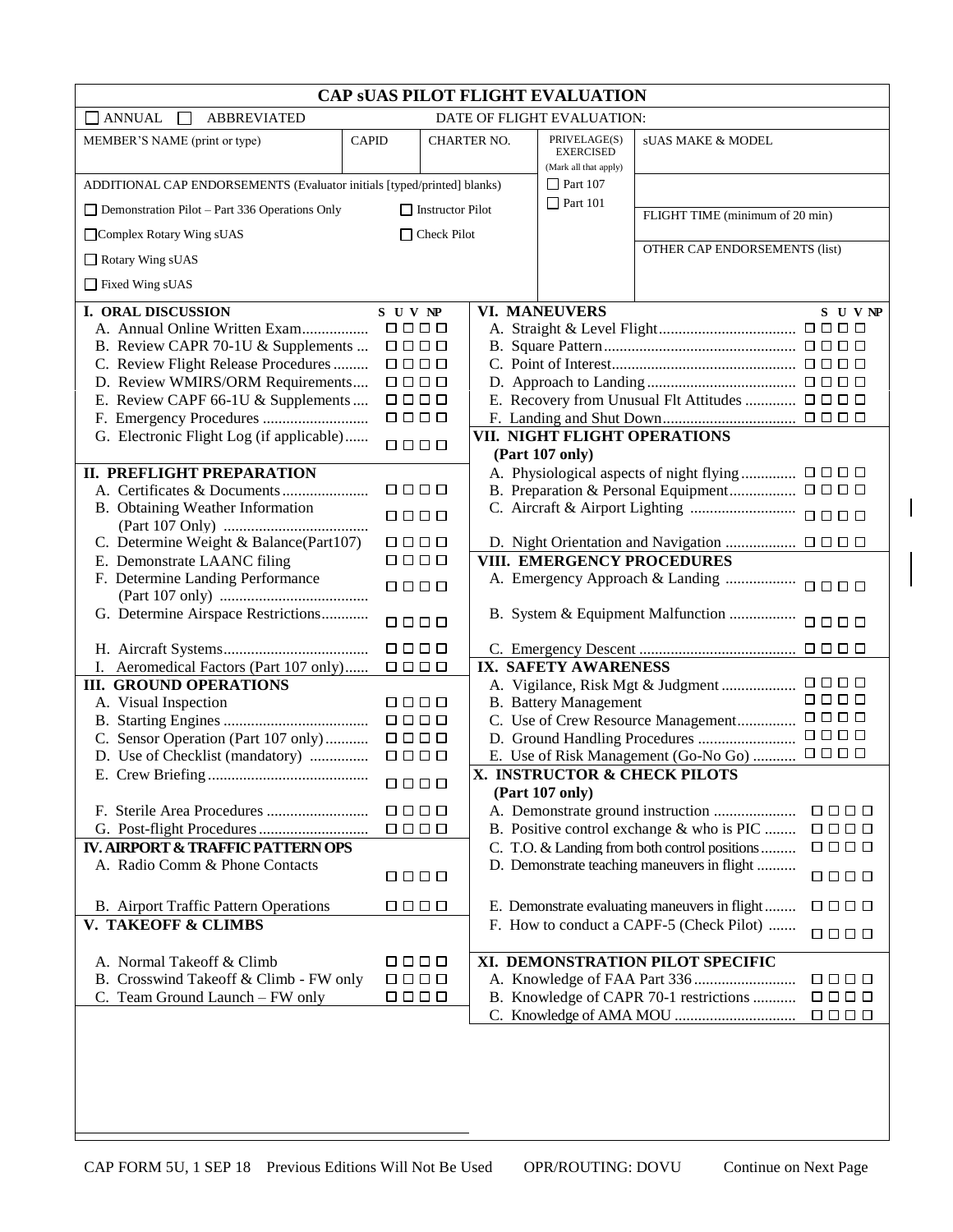| <b>REVIEW OF CERTIFICATES AND DOCUMENTS (VERIFIED BY CHECK PILOT)</b>                                                                                                                                                                                                                                                                                                   |  |                              |  |  |  |  |  |  |
|-------------------------------------------------------------------------------------------------------------------------------------------------------------------------------------------------------------------------------------------------------------------------------------------------------------------------------------------------------------------------|--|------------------------------|--|--|--|--|--|--|
| FAA Part 107 Cert No.                                                                                                                                                                                                                                                                                                                                                   |  | FAA Part 107 Expiration Date |  |  |  |  |  |  |
| I certify that I have read and understand all applicable FAA, CAP, and state regulations pertaining to flying subject sUAS<br>aircraft. I acknowledge any restrictions or training requirements stated on this CAPF 5. I also understand that maintaining<br>currency, recurring requirements, and compliance with applicable directives is my personal responsibility. |  |                              |  |  |  |  |  |  |
| Date                                                                                                                                                                                                                                                                                                                                                                    |  |                              |  |  |  |  |  |  |
| I certify that I have administered a CAP flight evaluation as indicated and that the above-named CAP member has<br>demonstrated the proficiency required to fly the indicated aircraft. The member also successfully completed the<br>questionnaire for the make and model of aircraft flown.                                                                           |  |                              |  |  |  |  |  |  |
|                                                                                                                                                                                                                                                                                                                                                                         |  |                              |  |  |  |  |  |  |
|                                                                                                                                                                                                                                                                                                                                                                         |  |                              |  |  |  |  |  |  |
| Member's Name & Grade (print or type)   Member's Signature<br>Evaluator's Name & Grade (print or type)<br>Evaluator's Signature<br>Date                                                                                                                                                                                                                                 |  |                              |  |  |  |  |  |  |